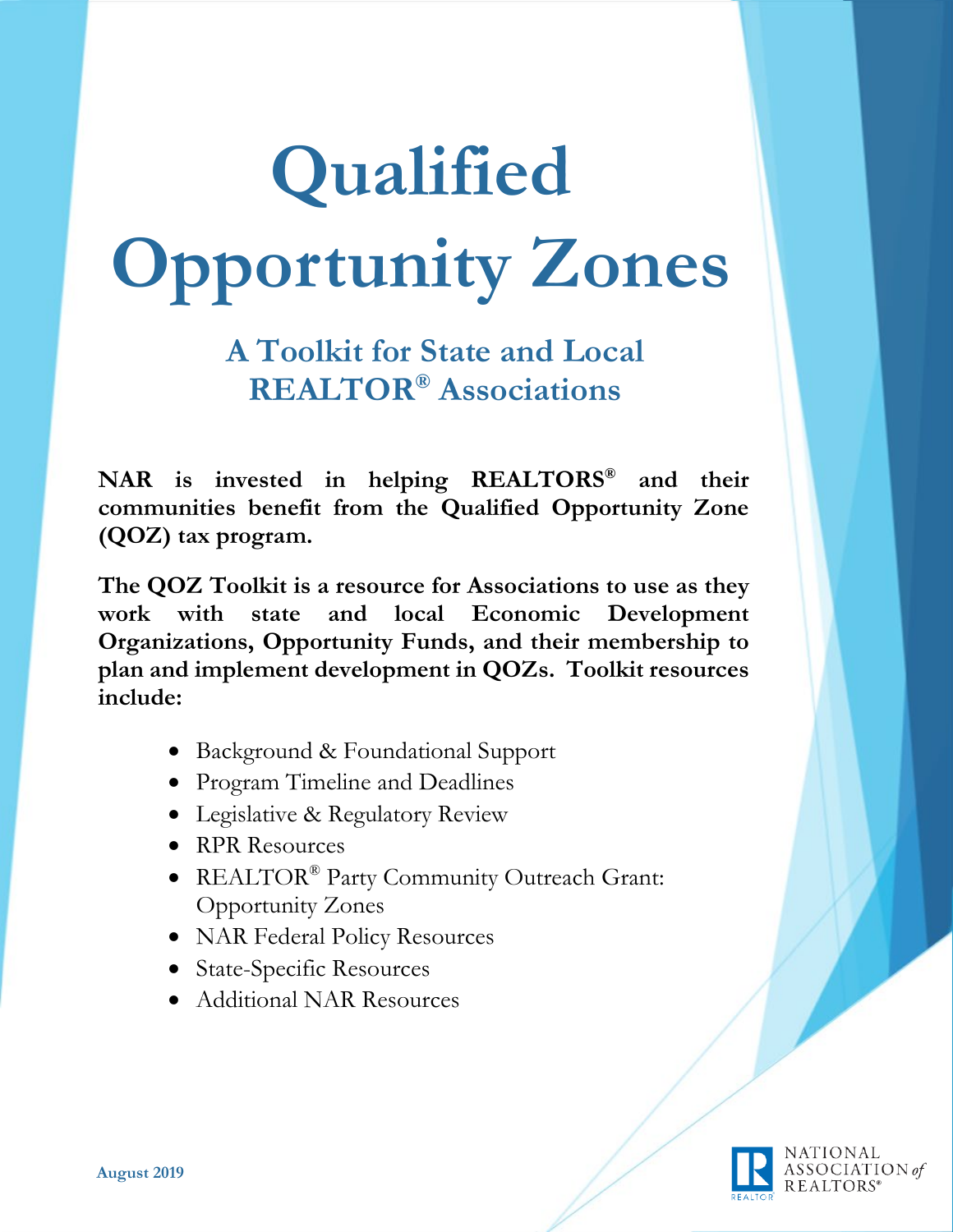# **Qualified Opportunity Zone Toolkit**

The National Association of REALTORS® is working with federal agencies, Congress, and community development groups to ensure that the Qualified Opportunity Zone (QOZ) program brings business opportunities for REALTORS®, as well as opportunities for them to be involved in the planning of new developments and businesses within zones. For this program to be a success, new developments funded by Opportunity Funds within the zones must be chosen thoughtfully, and provide benefits not just to investors but to the community as well.  $REALTORS<sup>®</sup> - who are$ uniquely suited to bring local expertise and insights into the real estate market as well as knowledge about what a community lacks -- should play a role in any community coordination of QOZ developments.

### **Background & Foundational Support**

Fundamentals on the QOZ program, legislation, and recently issued regulatory guidance, including the IRS and Treasury's proposed rules for the program and the White House Opportunity Zone Taskforce.

- [NAR Overview of QOZ Program](https://www.nar.realtor/qualified-opportunity-zones)
- [NAR: Opportunity Zones at a Glance](https://www.nar.realtor/sites/default/files/qualified-opportunity-zones-at-a-glance-4000w.jpg)
- IRS Resources:
	- o [QOZ FAQs](https://www.irs.gov/newsroom/opportunity-zones-frequently-asked-questions)
	- o [Community Development Financial Institutions \(CDFI\)](https://www.cdfifund.gov/Pages/Opportunity-Zones.aspx)  [Fund Opportunity Zone Resources](https://www.cdfifund.gov/Pages/Opportunity-Zones.aspx)
	- o [CDFI Map of Opportunity Zones by Census Tract](https://www.cims.cdfifund.gov/preparation/?config=config_nmtc.xml)
- NAR Action:
	- o [NAR Webinar: Qualified Opportunity Zones and 199A](https://www.nar.realtor/user/login?destination=/webinars/capitalizing-on-opportunity-zones-and-section-199a#!/)
	- o [NAR Video: "Planning for Opportunity Zone Investments"](https://www.nar.realtor/videos/planning-for-opportunity-zones-investments-2019-realtors-legislative-meetings)  [\(1 hr.\)](https://www.nar.realtor/videos/planning-for-opportunity-zones-investments-2019-realtors-legislative-meetings)
- [Economic Innovation Group: Opportunity Zones](https://eig.org/opportunityzones/about)
- [Accelerator for America: Opportunity Zone Investment](https://acceleratorforamerica.com/OZGuide)  [Prospectus Guide](https://acceleratorforamerica.com/OZGuide)
- National Council of State Housing Agencies: Opportunity Zone [Fund Directory](https://www.ncsha.org/resource/opportunity-zone-fund-directory/)
- [Novogradac: Opportunity Funds Listing](https://www.novoco.com/resource-centers/opportunity-zone-resource-center/opportunity-funds-listing)
- [LOCUS National Opportunity Zone Ranking Report](https://narfocus.com/billdatabase/clientfiles/172/21/3281.pdf)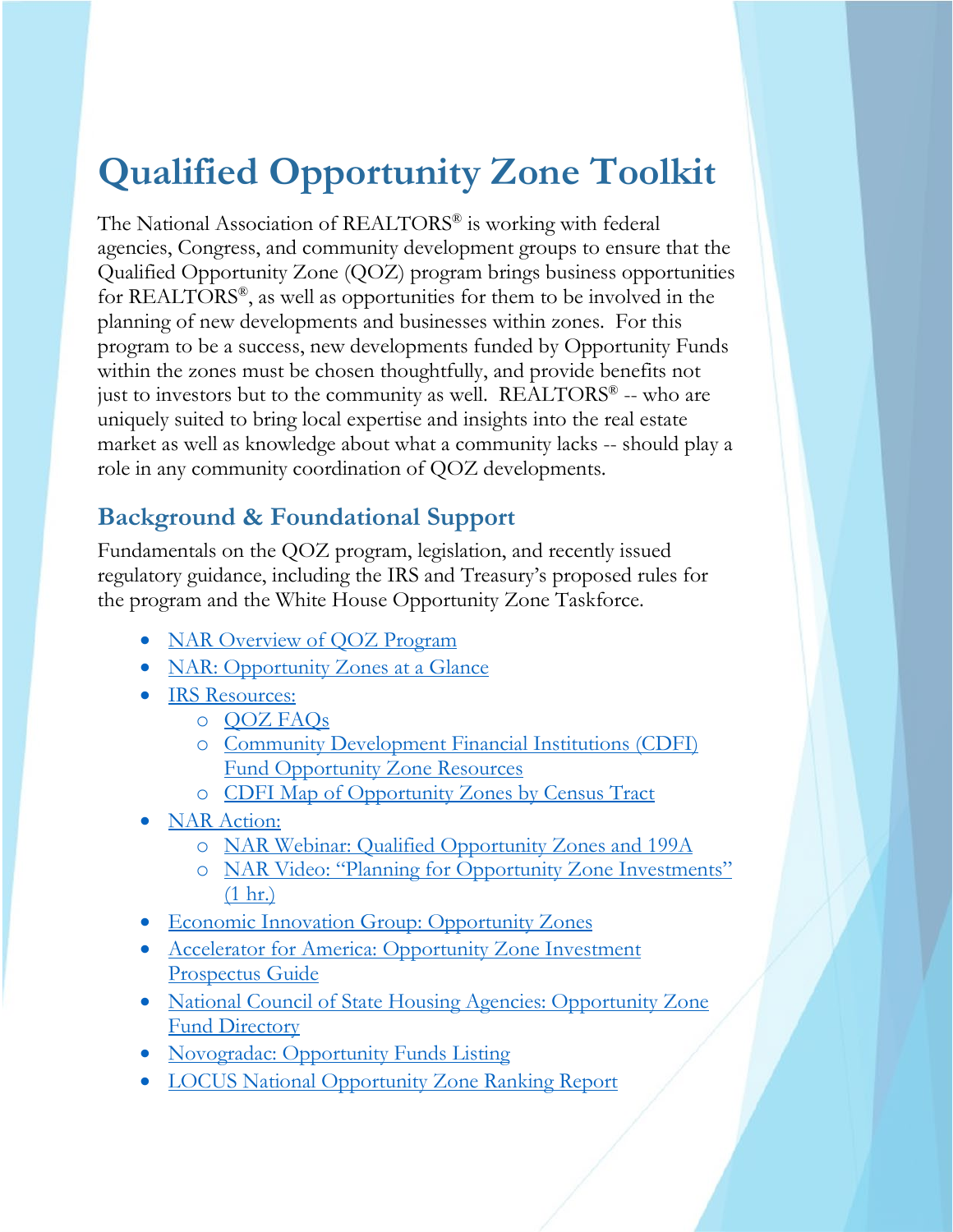## **Program Timeline Infographic**

• [NAR QOZ Investors' Timeline Infographic](https://narfocus.com/billdatabase/clientfiles/172/21/3429.pdf)

#### **Legislative & Regulatory Review**

- [IRS Guidance: October 2018](https://www.irs.gov/pub/irs-drop/reg-115420-18.pdf)
	- o [NAR Summary of proposed rules \(October 2018\)](https://www.nar.realtor/washington-report/opportunity-zones-proposed-rules-released)
- [IRS Guidance: April 2019](https://www.irs.gov/pub/irs-drop/reg-120186-18-nprm.pdf)
	- o [NAR Summary of proposed rules \(April 2019\)](https://www.nar.realtor/washington-report/nar-attends-white-house-opportunity-zone-event-new-rules-out)
- White House Executive Order Establishing the White House [Opportunity and Revitalization Council](https://www.whitehouse.gov/presidential-actions/executive-order-establishing-white-house-opportunity-revitalization-council/)
	- o [White House Press Release](https://www.whitehouse.gov/briefings-statements/president-donald-j-trump-lifting-american-communities-left-behind/)
	- o [NAR Summary of White House Opportunity and](https://www.nar.realtor/washington-report/executive-order-on-opportunity-zones)  [Revitalization Council Executive Order](https://www.nar.realtor/washington-report/executive-order-on-opportunity-zones)

### **RPR Resources**

Realtors Property Resource® (RPR) is a nationwide data resource tool and a wholly-owned subsidiary of NAR. Beginning in August 2019 RPR added Qualified Opportunity Zones to its platform, allowing REALTORS® to use RPR's map interface to instantly begin analyzing and searching for properties within the 8,700 Opportunity Zones throughout the U.S.

- [RPR Login](https://www.narrpr.com/)
- [RPR Announcement](http://blog.narrpr.com/news/rpr-adds-qualified-opportunity-zones/)
- [Learn more about the Opportunity Zones feature in RPR](http://blog.narrpr.com/news/rpr-adds-qualified-opportunity-zones/)

# **REALTOR® Party Community Outreach Grant: Opportunity Zones**

The Opportunity Zone Community Planning Grant is designed to support association and commercial overlay board efforts to work with public officials and other community leaders exploring ways for your community to make the most of Qualified Opportunities in the Advocacy Territorial Jurisdiction. Thirty Grants will be awarded in 2019 for up to \$5,000 each. **Applications are due by close of business September 9, 2019, and awardees must seek reimbursement from NAR by December 15, 2019.**

• [Learn more about the grant and download the application](https://realtorparty.realtor/community-outreach/community-planning-grant)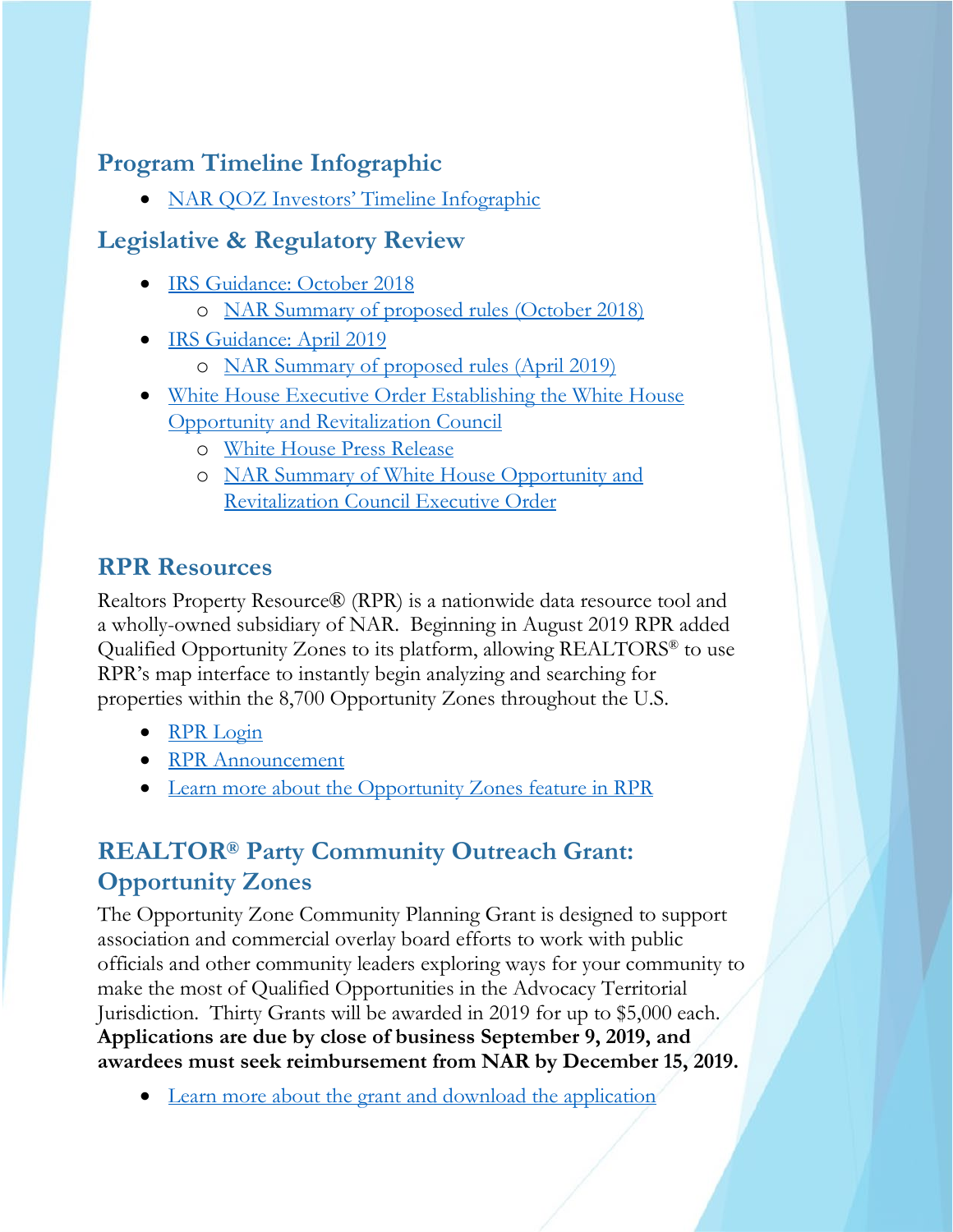#### **NAR Federal Policy Resources**

- [IRS Holds Opportunity Zone Hearing](https://www.nar.realtor/washington-report/irs-holds-opportunity-zone-hearing) (February 2019)
- [NAR Attends White House Opportunity Zone Conference](https://www.nar.realtor/washington-report/nar-attends-white-house-opportunity-zone-event-new-rules-out) (April 2019)
- [NAR Joins HUD Opportunity Zone Meeting](https://www.nar.realtor/washington-report/nar-joins-hud-opportunity-zone-meeting) (June 2019)

#### **State-Specific Resources**

State Economic Development Organizations (EDOs) are involved in the planning and development within QOZs, and work closely with community organizations and developers to ensure that the program is a success and that the developments bring greater economic prosperity to their areas. They are an excellent resource for information about how individual states are managing their QOZs, and if there are any additional, state-level benefits for investing or developing in a QOZ. In addition, many states have created specific websites and online resources to promote their QOZs to potential investors and to help businesses find success within them. Links to the state EDOs and, if available, links to their QOZ websites are below.

- Alabama
	- o [EDO Page](https://www.edpa.org/)
	- o [QOZ Page](http://adeca.alabama.gov/Divisions/OpportunityZones/Pages/Opportunity-Zones.aspx)
- Alaska
	- o [EDO Page](https://www.commerce.alaska.gov/web/)
	- o [QOZ Page](https://www.commerce.alaska.gov/web/ded/DEV/OpportunityZones.aspx)
- American Samoa
	- o [EDO Page](http://doc.as.gov/economic-development/)
	- o [QOZ Page](https://opportunitydb.com/location/american-samoa/)
- Arizona
	- o [EDO Page](https://www.azcommerce.com/)
	- o [QOZ Page](https://www.azcommerce.com/arizona-opportunity-zones/resources/)
- Arkansas
	- o [EDO Page](https://www.arkansasedc.com/)
	- o [QOZ Page](https://www.arkansasedc.com/opportunity-zones)
- California
	- o [EDO Page](http://business.ca.gov/)
	- o [QOZ Page](http://business.ca.gov/Programs/Opportunity-Zones)
- Colorado
	- o [EDO Page](https://choosecolorado.com/)
	- o [QOZ Page](https://choosecolorado.com/programs-initiatives/opportunity-zones/)
- **Connecticut** 
	- o [EDO Page](https://portal.ct.gov/DECD)
	- o [QOZ Page](https://portal.ct.gov/DECD/Content/Community-Development/04_Incentives_LiabilityRelief/Location-Based-Incentives/Opportunity-Zones)
- Delaware
	- o [EDO Page](https://business.delaware.gov/)
	- o [QOZ Page](https://business.delaware.gov/opportunity-zones/)
- Florida
	- o [EDO Page](https://www.enterpriseflorida.com/)
	- o [QOZ Page](http://www.floridajobs.org/business-growth-and-partnerships/for-businesses-and-entrepreneurs/business-resource/opportunity-zones)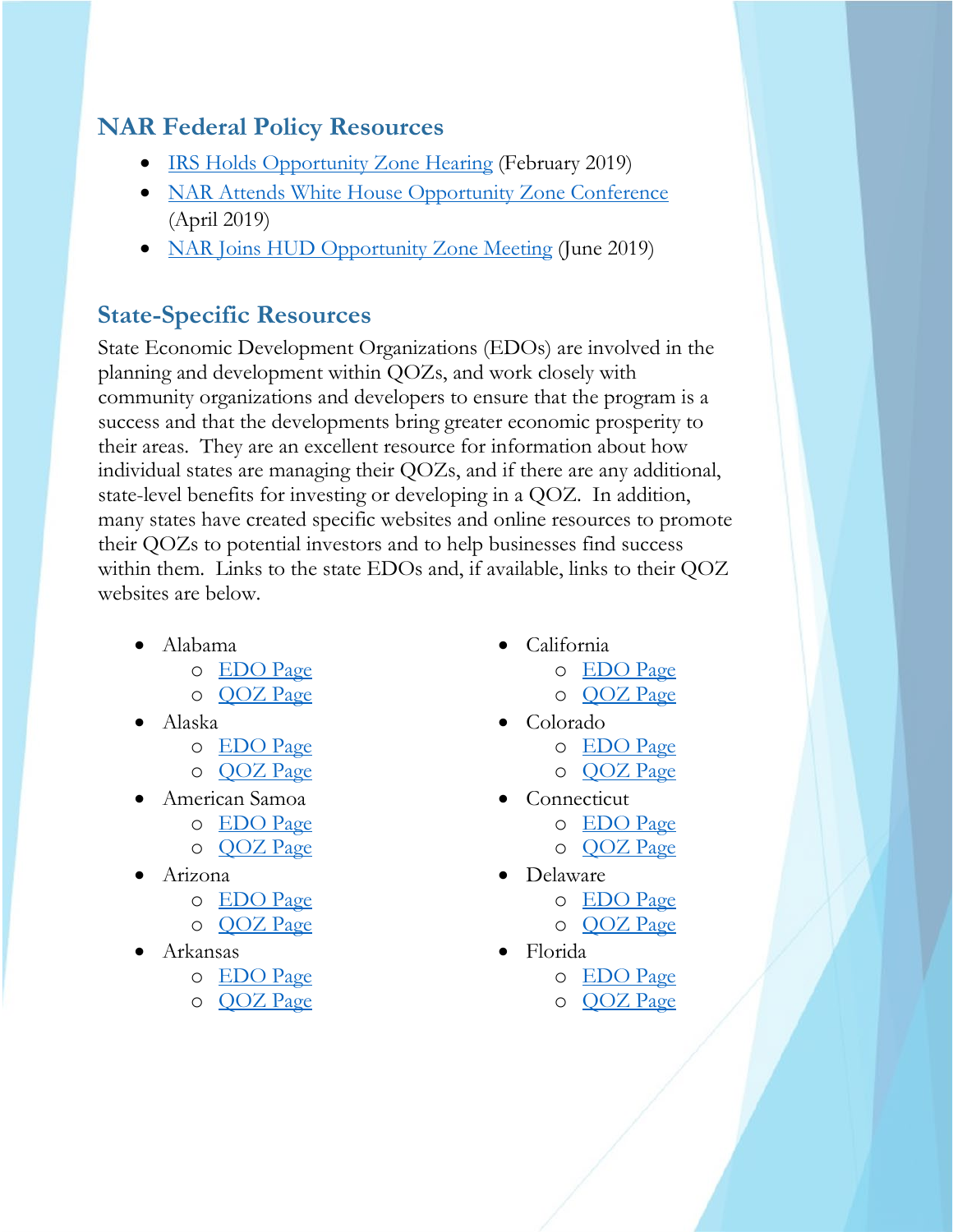- Georgia
	- o [EDO Page](https://www.georgia.org/)
	- o [QOZ Page](https://www.dca.ga.gov/community-economic-development/incentive-programs/state-opportunity-zones)
- Guam
	- o [EDO Page](http://www.investguam.com/)
	- o [QOZ Page](https://www.investguam.com/business-in-guam/guam-opportunity-zones/)
- Hawaii
	- o [EDO Page](http://dbedt.hawaii.gov/)
	- o [QOZ Page](https://invest.hawaii.gov/business/hawaii-opportunity-zones/)
- Idaho
	- o [EDO Page](https://commerce.idaho.gov/)
	- o [QOZ Page](https://commerce.idaho.gov/incentives-and-financing/opportunity-zones/)
- Illinois
	- o [EDO Page](https://www2.illinois.gov/dceo/Pages/default.aspx)
	- o [QOZ](https://www2.illinois.gov/dceo/Pages/OpportunityZones.aspx) Page
- Indiana
	- o [EDO Page](https://www.iedc.in.gov/home)
	- o [QOZ Page](https://www.iedc.in.gov/programs/indiana-opportunity-zones/home)
- Iowa
	- o [EDO Page](https://www.iowaeconomicdevelopment.com/)
	- o [QOZ Page](https://www.iowaeconomicdevelopment.com/opportunityzones)
- Kansas
	- o [EDO Page](https://www.kansascommerce.gov/)
	- o [QOZ Page](https://www.kansascommerce.gov/programs-services/federal-opportunity-zones/)
- Kentucky
	- o [EDO Page](http://www.thinkkentucky.com/)
	- o [QOZ Page](http://thinkkentucky.com/oz/docs/OZ-fact-sheet.pdf)
- Louisiana
	- o [EDO Page](https://www.opportunitylouisiana.com/)
	- o [QOZ Page](https://www.opportunitylouisiana.com/business-incentives/opportunity-zones)
- Maine
	- o [EDO Page](https://www.maine.gov/decd/)
	- o [QOZ Page](https://www.maine.gov/decd/business-development/opportunity-zones)
- Maryland
	- o [EDO Page](http://commerce.maryland.gov/)
	- o [QOZ Page](http://commerce.maryland.gov/fund)
- Massachusetts
	- o [EDO Page](https://www.mass.gov/orgs/executive-office-of-housing-and-economic-development)
	- o [QOZ Page](https://www.mass.gov/opportunity-zone-program)
	- Michigan
		- o [EDO Page](https://www.michiganbusiness.org/)
		- o [QOZ Page](https://www.michigan.gov/mshda/0,4641,7-141-5587_85624---,00.html)
- **Minnesota** 
	- o [EDO Page](https://mn.gov/deed/)
	- o [QOZ Page](https://mn.gov/deed/business/financing-business/tax-credits/opp-zones/)
- Mississippi
	- o [EDO Page](https://www.mississippi.org/)
	- o [QOZ Page](https://www.mississippi.org/opportunityzone/)
- Missouri
	- o [EDO Page](https://ded.mo.gov/business-services)
	- o [QOZ Page](https://ded.mo.gov/content/opportunity-zones)
- Montana
	- o [EDO Page](https://commerce.mt.gov/)
	- o [QOZ Page](https://commerce.mt.gov/OpportunityZones)
- Nebraska
	- o [EDO Page](https://opportunity.nebraska.gov/)
	- o [QOZ Page](https://www.nebraskaopportunityzones.org/)
- Nevada
	- o [EDO Page](http://www.diversifynevada.com/)
	- o [QOZ Page](http://www.diversifynevada.com/programs/opportunity-zones/)
- New Hampshire
	- o [EDO Page](https://www.nheconomy.com/)
	- o [QOZ Page](https://www.nheconomy.com/grow/opportunity-zones)
- New Jersey
	- o [EDO Page](https://www.njeda.com/default.aspx)
	- o [QOZ Page](https://nj.gov/governor/njopportunityzones/)
	- New Mexico
		- o [EDO Page](https://gonm.biz/)
			- o [QOZ Page](https://gonm.biz/business-development/edd-programs-for-business/finance-development/opportunity-zones)
- New York
	- o [EDO Page](https://esd.ny.gov/opportunity-zones)
	- o [QOZ Page](https://esd.ny.gov/opportunity-zones)